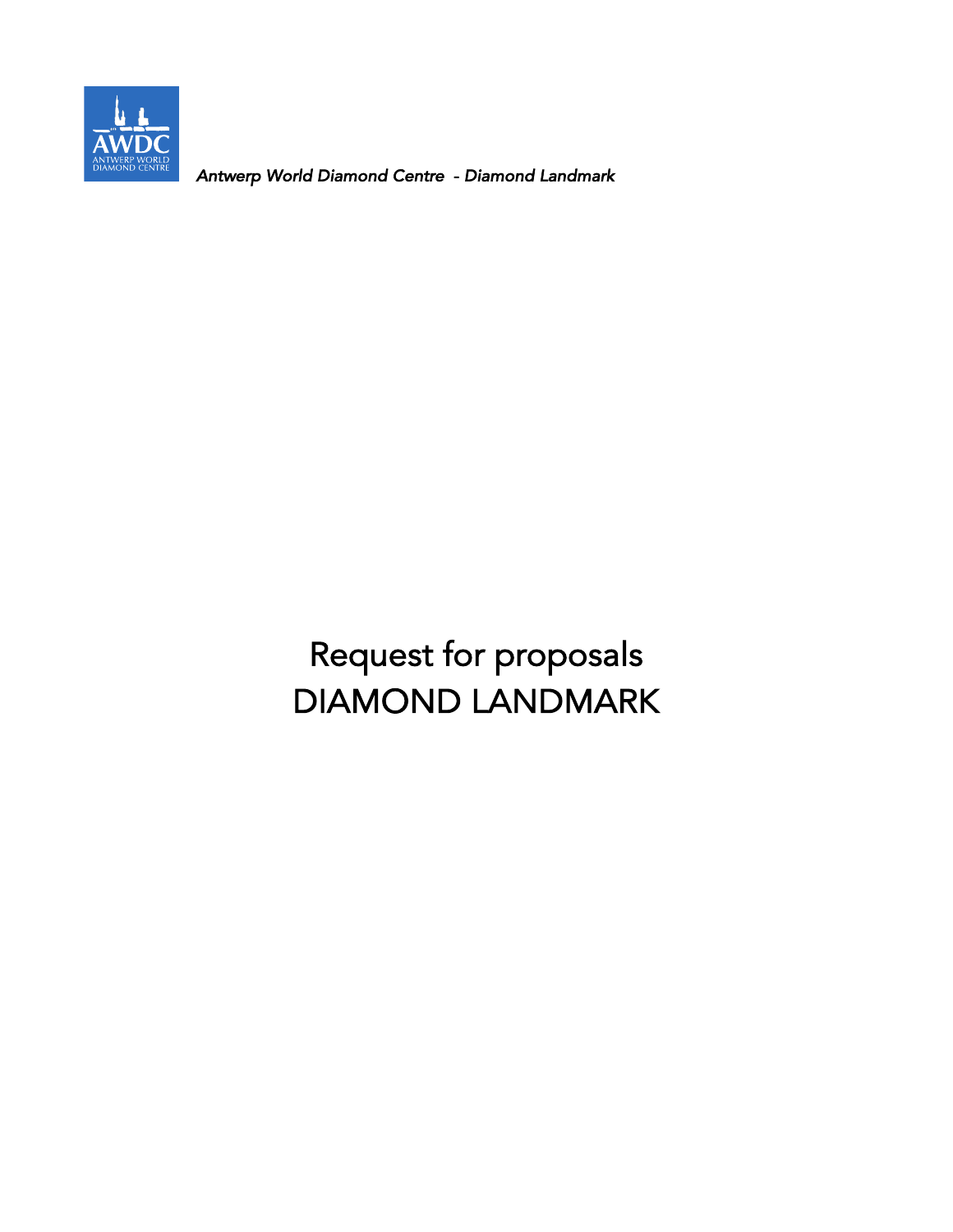# *Issue Date: April 2016 Submission Deadline: August 31th, 2016] Request To: Design Agencies / Artists*

#### 1. *Overview*

## a. Terminology

- AWDC: Antwerp World Diamond Centre, representing the Antwerp Diamond Industry. More information on the Antwerp diamond industry can be found on www.awdc.be. For a visual impression of what the Antwerp diamond industry represents, please visit https://www.awdc.be/en/antwerp-diamonds-0
- Diamond Landmark: a piece of art that can function as the visualization of what the Antwerp diamond industry stands for in every facet; economical, historical, cultural, etc.
- Antwerp, shaping the Diamond Story (diamond year 2017-2018): A dedicated year, which will run from October 2017 until February 2018, in Antwerp, set up by the City of Antwerp in collaboration with various partners – amongst others the AWDC. This Diamond themed year will include various initiatives such as a dedicated expo in the MAS Museum, the launch of DIVA, Antwerp Home of Diamonds etc.

## b. Statement of Purpose

By issuing this call for proposals the AWDC calls upon design agencies and/or artists to design and execute a creative concept for a permanent diamond landmark, which will be unveiled at the start of a dedicated "Diamond Year" in the City of Antwerp, in October 2017 (tbc).

## c. Background Information

• *Organization Background*

AWDC is a Public, Private Foundation, officially representing and coordinating the Antwerp diamond sector. Our mission is twofold: strengthening Antwerp's position as the world's primary diamond trading centre and strengthening the image of diamonds to a general audience. We do this through Diamond Office, where we streamline the vast import and export flow of diamonds in and out of Antwerp and through a wide variety of dedicated marketing campaigns, services, conferences, trade fairs, economic missions and much more…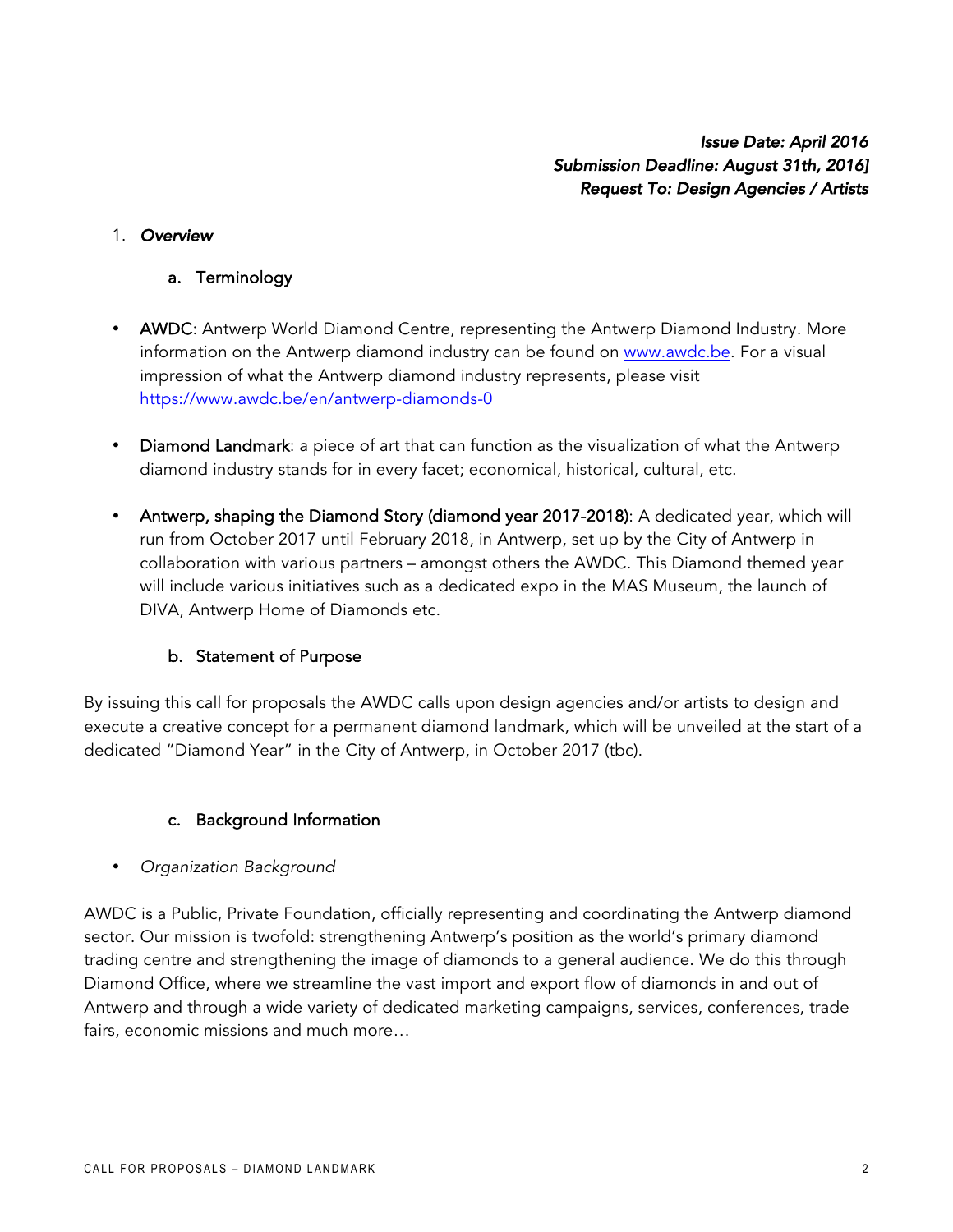Our goal is to service all those involved or interested in our fascinating stones, from professional players like the mining giants to the bride-to-be, looking for her perfect wedding ring.

Additional information on the Antwerp diamond industry can be requested by contacting the PR&Communications Department of AWDC via:

Liesbeth Moereels PR&Communications Dept. liesbeth.moereels@awdc.eu Antwerp World Diamond Centre (AWDC) Hoveniersstraat 22 2018 Antwerp

• *Project Background*

For more than five and a half centuries, the city of Antwerp has been the epicentre of the global diamond trade. The city hosts an unrivalled mix of key ingredients that enable that success; a wealth of expertise, skills and know-how, a critical mass of 1,700 buyers, sellers and manufacturers, joined by a series of adhering service-providers such as financial institutions, brokers, insurance companies, shipping companies etc., all working in a highly conducive, multicultural, stable and politically neutral climate. Antwerp literally is the nerve centre from which a global, multi-billion-dollar industry is coordinated, demonstrated by the staggering \$48,3 billion in diamonds that are traded in Antwerp on an annual basis. Above all, Antwerp is recognized as a leader within the global industry from an intellectual, qualitative and sustainable/socially responsible perspective; it is the place where since long, major decisions were taken and where the highest standards in terms of controls and transparency are upheld. What Wall Street is for the financial world, Antwerp is for the global diamond industry.

Ranking fourth in the list of trade goods exported from Belgium, diamonds are an excellent calling card in Belgium's foreign trade relations, they represent 5% of all Belgian exports and no less than 15% of all exports outside the EU. From a local perspective, alongside other industries such as the Antwerp port, the Antwerp diamond industry can rightfully be considered one of Antwerp's economical strongholds, equaling 32,600 jobs, of which 6,600 are employed directly and some 26,000 indirectly.

The Antwerp diamond industry is concentrated in three small streets, often referred to as the "diamond square mile", in a completely secured area. Even though on average, a whopping US\$220 million worth in diamonds passes through these streets on a daily basis, the Antwerp diamond industry is a wholesale industry which is not open to the public. The square mile itself is visually highly unattractive, as it is composed of large office buildings, a typical B2B environment.

More precisely, there are no shops or diamonds otherwise showcased. In short, there are virtually no visual references to what the industry represents. (the so-called - often shady - diamond shops, near the Central Station – Astridplein, have in fact nothing to do with the wholesale trade and other activities that take place in the Antwerp diamond square mile.) The industry itself has no desire to create more "tourist" traffic in the diamond square mile, for obvious reasons, such as security, the lack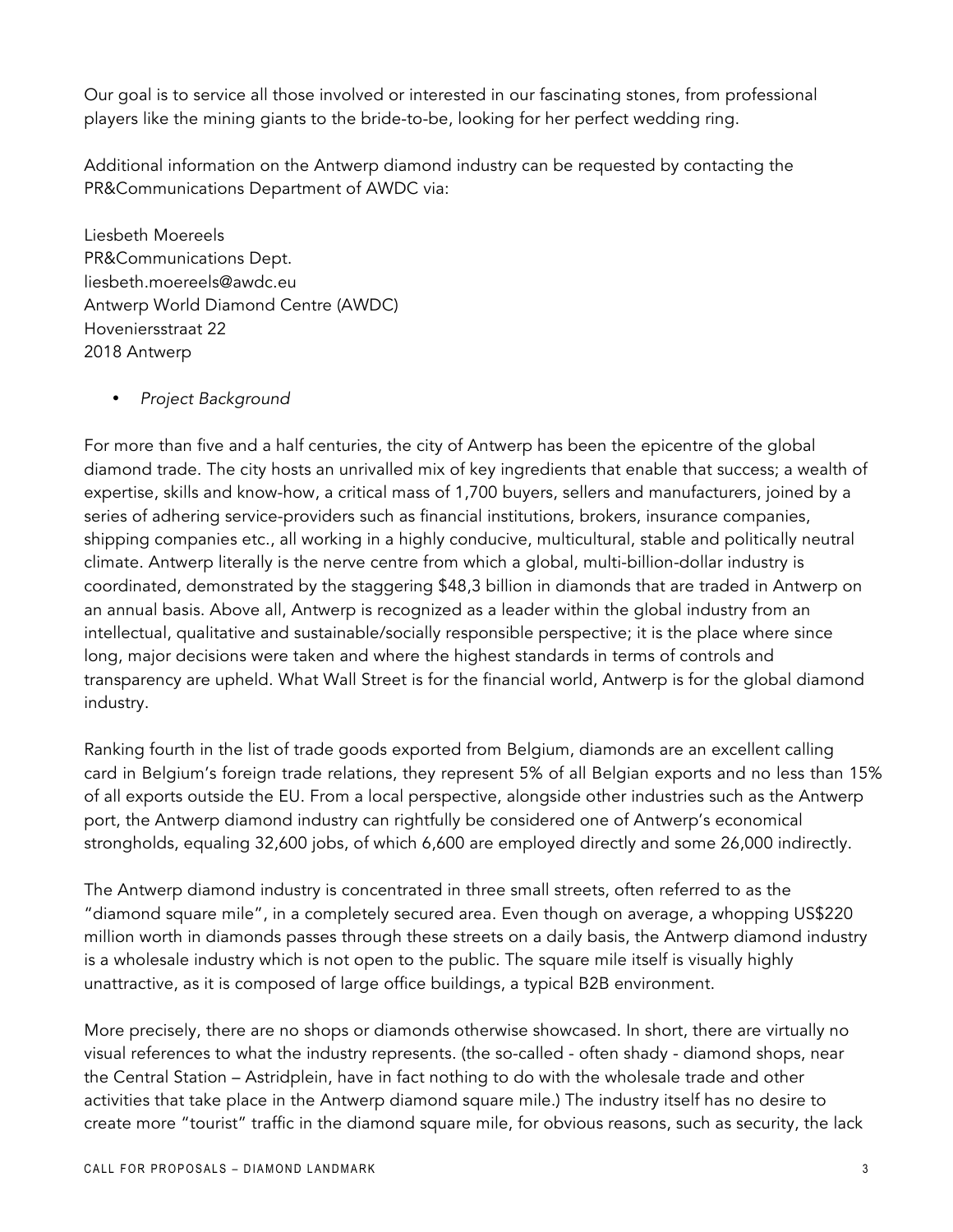of links with B2C activities,... Like the Bull of Wall Street symbolizes a world that is not open to the public; the Antwerp diamond industry is looking for a diamond landmark that can symbolize the immense diamond heritage, the cultural wealth and the economical powerhouse the Antwerp diamond industry represents.

## 2. Scope of Work

## a. Scope of Work

We are looking for a partner to design, plan and execute the creative concept from start to finish.

# b. Roles and Responsibilities

The selected party will be charged with the full execution of the project, in accordance with the AWDC. Contractual terms and conditions, such as specific procedures, a listing of as all services that will be delivered, project management, status reporting meetings with a Steering Committee, project management approach on (sub-)contractors, legal requirements on delivery of the project, corrective actions processes, etc will be specified in a contract upon final commissioning.

# c. Project Timeline

May 18: Optional information session & tour behind the scenes

August 31: Deadline for submitting proposals

September 30: Jury – announcement of selected proposals

October 21: Jury - presentation selected proposals

November 2016 – August 2017: planning and construction of the landmark

September 2017: Official unveiling of the landmark

# *3. Procedures*

# a. Evaluation and Award Process

Each proposal will be evaluated on the criteria set out in this call for proposals by a team of judges representing the AWDC and representatives of the Antwerp diamond community. This jury will decide which of the presented concepts will be presented to the commission "Beeld in de stad" and if withheld which candidate will be commissioned to build the landmark.

The following criteria will be used to evaluate the proposals: quality/budget/originality/sustainability.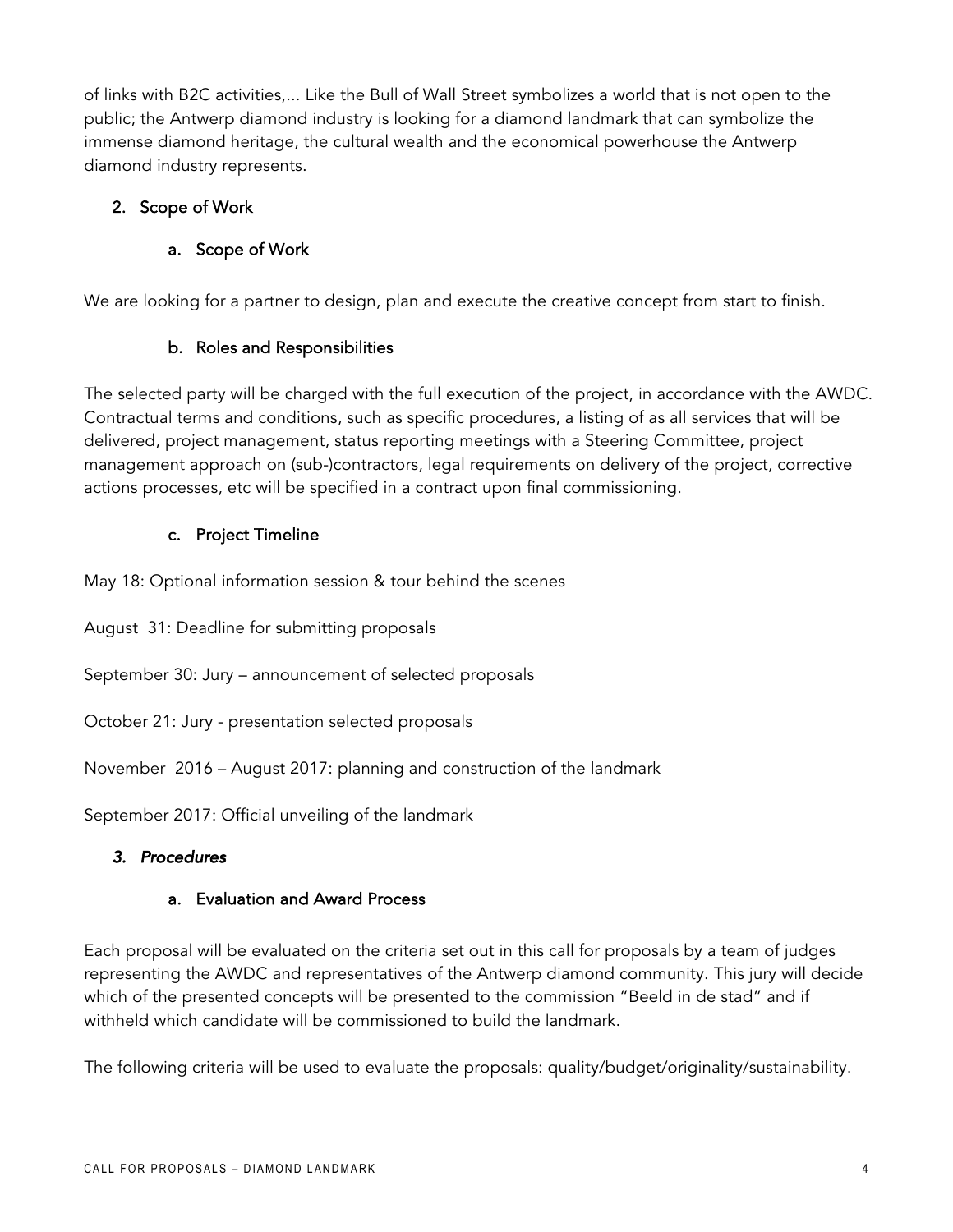## b. Criteria

### • CONCEPT OF THE ARTPIECE

The concept has to have a clear and positive link with the Antwerp diamond industry/the product (diamonds)

The concept should reflect the fascinating story of what goes on in the Antwerp diamond square mile in a clever, original and creative way

The concept should encourage people to stop at the landmark, take a picture and share it on social media and, in a broader sense, intrigue visitors and activate the diamond experience.

The concept preferably lends itself to a certain name (eg. The Wall Street Bull, The Bean (Chicago), etc)

The concept should surprise and amaze, if possible invite people to do something interactive

The product diamond should be present in the concept, not necessarily literally, but the unique aspects of diamonds should be part of/incorporated in the concept (reflection, clarity, mirror, purity, optical, brilliance, sparkle, perfection, polished, rough)

The concept needs to respect the different cultural and religious beliefs and sensitivities that are inherent to the Antwerp diamond community.

• TECHNICAL

The "Commissie Beeld in de Stad" by the City of Antwerp, will judge the selected concepts by AWDC on quality, sustainability and international appeal: The concept should be sustainable, fit for permanent presence in open air and should be low-maintenance. The concept should appeal to an international audience.

The concept should take into account and fully respect all applicable laws and regulations concerning the public domain. Use of auditive experiences are prohibited. Use of light or reflection should not lead to any nuisance.

The artpiece will be **located** bordering the Antwerp diamond square mile, more specifically, in the area around Appelmans- De Keyserlei crossing. Proposals to establish the landmark in a different location should be well-reasoned in the proposal. Please find a location map below. For a detailed streetmap click here.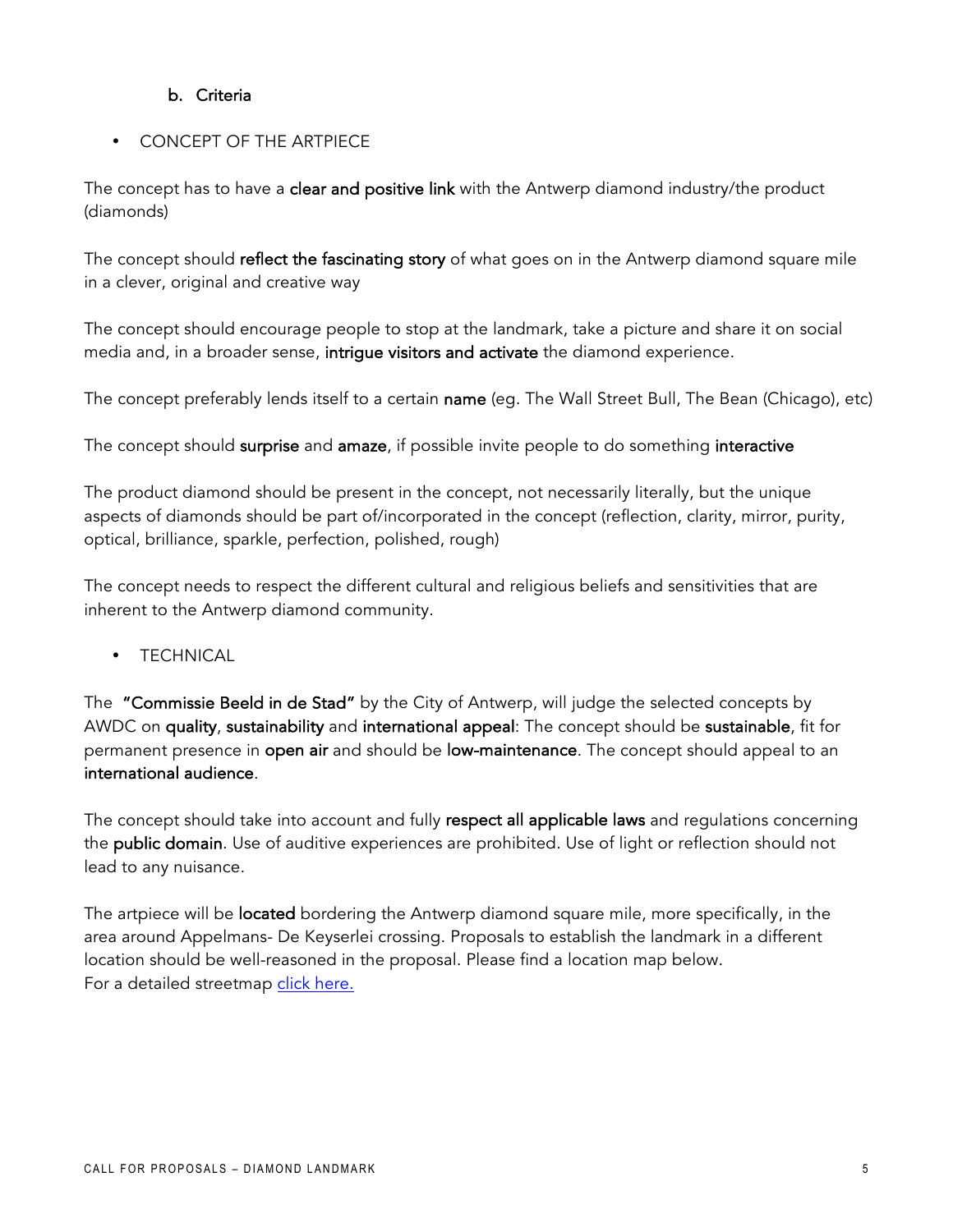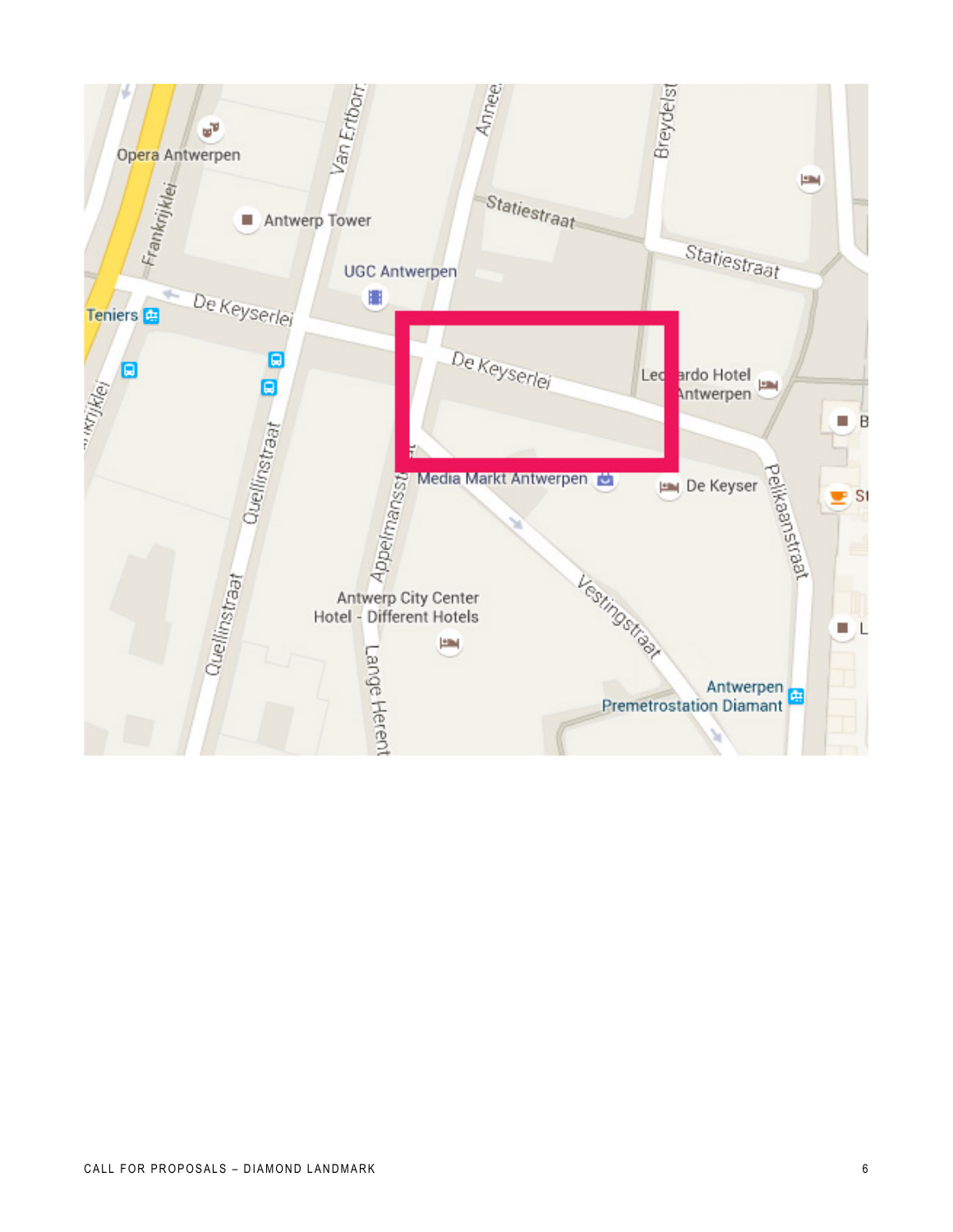## • BUDGET AND TIMING

The proposal should include a complete overview of the proposed timing and detailed budget, including an estimation of the costs for each phase: 'concept, final design, technical construction, production, installment and maintenance of the landmark. The total budget for the original design may not exceed 200,000 euro. However, the proposal may include optional embellishments to the original design, provided a detailed overview of any additional costs is included.

#### c. Process Schedule

May 18: Optional information session & tour behind the scenes

August 31: deadline for submitting proposals

September 30: Jury – announcement of selected proposals

October 21: Jury - presentation selected proposals

November 2016 – August 2017: planning and construction of the landmark

September 2017: official unveiling of the landmark

#### d. Submission Details

Proposals should be sent by post or delivered to :

Attn: Liesbeth Moereels PR&Communications Dept. Antwerp World Diamond Centre (AWDC) Hoveniersstraat 22 2018 Antwerp

#### *4. Submission Requirements*

#### a. Proposal Format

The proposal should be submitted before the deadline on paper (max 10 A3), and should include a 3D impression or sketch of the proposed concept.

The proposal can include a digital impression of the concept, delivered on portable media (USB, hard disk, …)